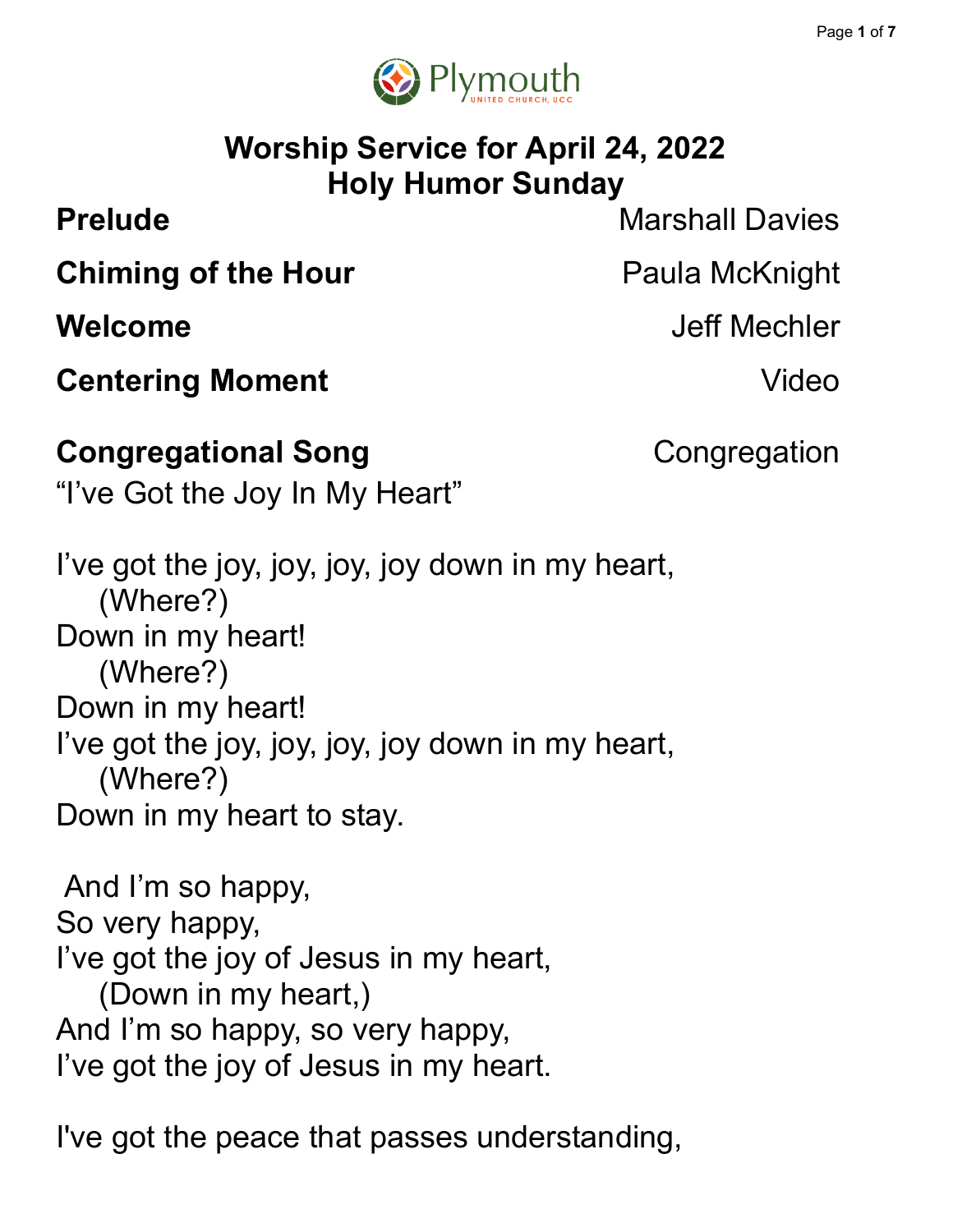Down in my heart, (Where?) Down in my heart. (Where?) Down in my heart; I've got the peace that passes understanding, Down in my heart, (Where?) Down in my heart to stay. And I'm so happy, So very happy, I've got the peace of Jesus in my heart, (Down in my heart,) And I'm so happy, so very happy, I've got the peace of Jesus in my heart. I've got the love of Jesus, love of Jesus, Down in my heart, (Where?) Down in my heart! (Where?) Down in my heart I've got the love of Jesus, love of Jesus, Down in my heart, (Where?) Down in my heart to stay. And I'm so happy,

So very happy,

I've got the love of Jesus in my heart,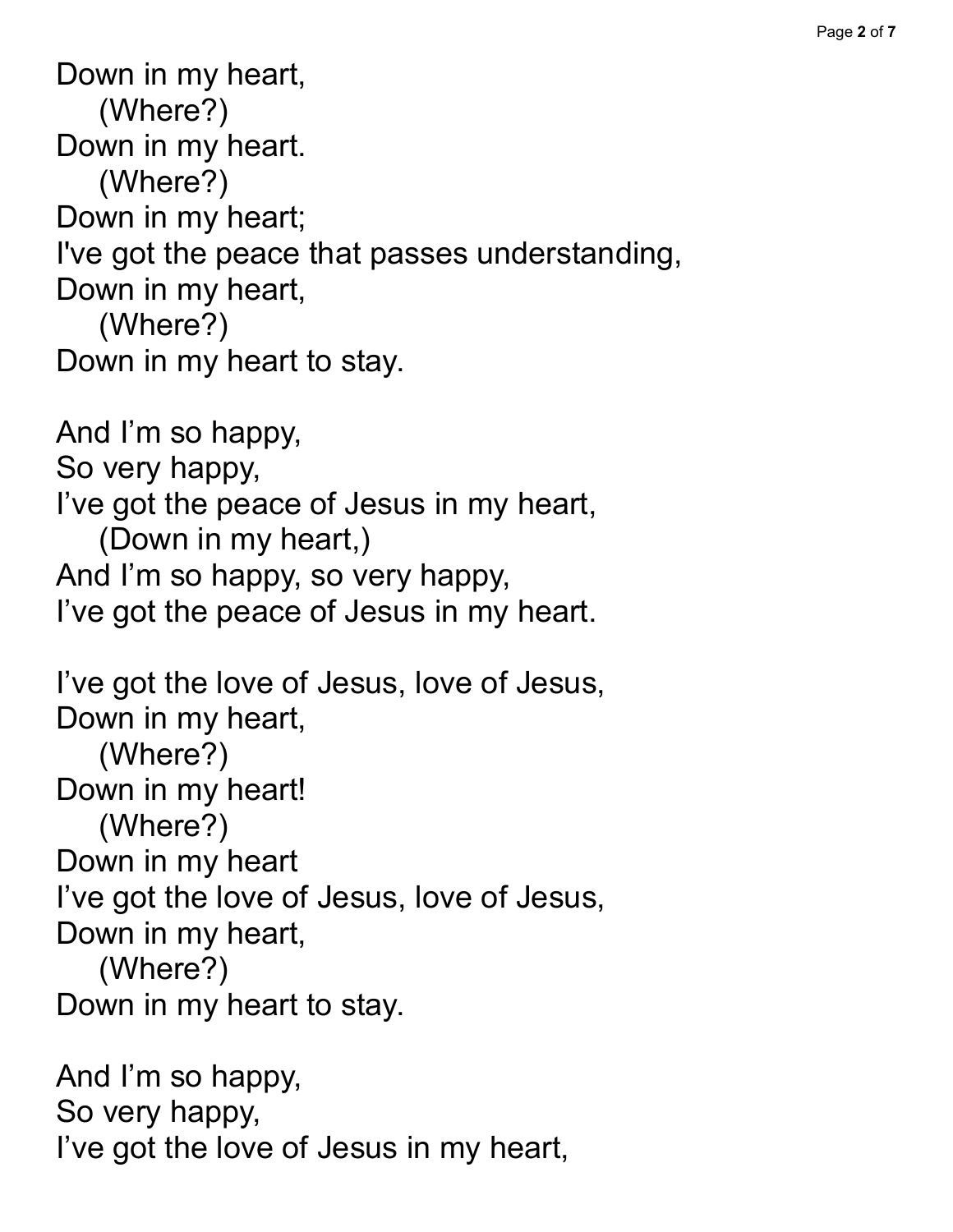(Down in my heart,) And I'm so happy, so very happy, I've got the love of Jesus in my heart.

### **Call to Worship Paula McKnight**

LEADER: The God of love and ladybugs be with you.

#### **ALL: And also with you.**

LEADER: Children of joy, open your hearts to God.

### **ALL: God fills us with laughter and wonder.**

LEADER: Sing your praises in love and joy.

### **ALL: With banjos and bagpipes,**

### **with snare drums and saxophones,**

**we will praise the One who is filled with laughter**.

#### **Biblical Witness** Paula McKnight

### Psalm 126:1-3

When God restored the fortunes of Zion, we were like those who dream. Then our mouth was filled with laughter, and our tongue with shouts of joy; then it was said among the nations, "The Lord has done great things for them." The Lord has done great things for us, and we rejoiced.

# **Reflection** Video

**Hymn** Congregation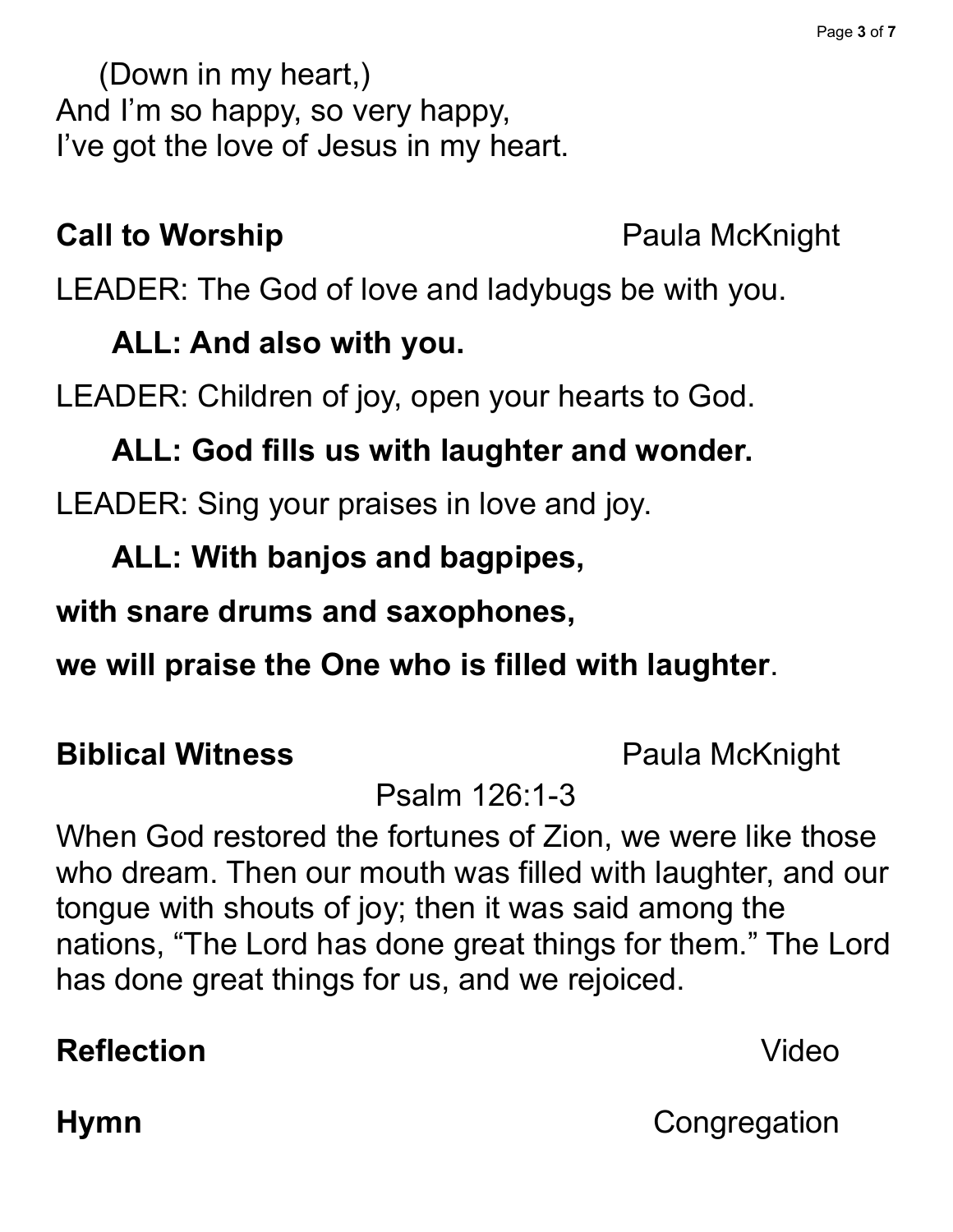"Coffee, Coffee, Coffee" *to the tune "Holy Holy Holy"*

Coffee, coffee, coffee, Praise the strength of coffee, Early in the morn we rise With thoughts of thee, Served fresh or reheated, Dark by thee defeated, Brewed black by perk or Drip or instantly.

Coffee the communion Of our blessed Union. Symbol of our sacred ground, Our one necessity. Feel the holy power At our coffee hour, Brewed black by perk or Drip or instantly.

### **Pastoral Prayer** Matthew Allen

### **Unison Prayer** Matthew Allen

**You know better than we do, Amused God, what important people we believe we are. Believing we have to be serious all the time, we miss out on the joy of your creation. Choosing to feast on the pain of the world, we skip the picnic offered in paradise. Clinging to the despair which is our best friend, we ignore Jesus, who can bring us home to your heart. Forgive us, Heart of**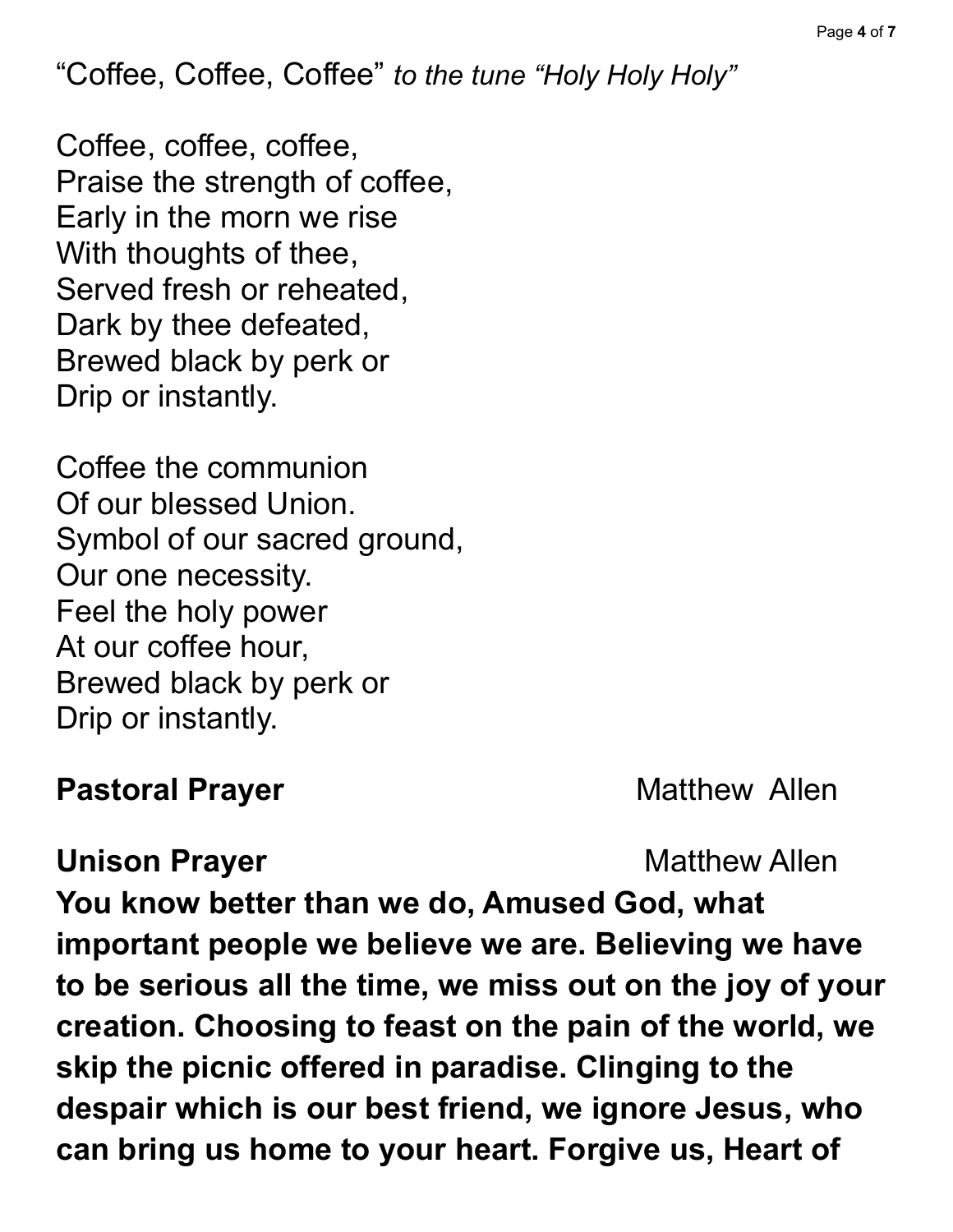**Joy, and make us open to the startling, and upside-down ways in which you work. Fill us with Easter's laughter. Fill us with your healing joy. Teach us your laughter and your love. Amen.**

**Joke(s)** "Battling Dad Jokes"

Matthew Allen & Jeff Mechler

**Special Music Plymouth Choir** 

"Always Look on the Bright Side of Life"

**Invitation to Offering Paula McKnight** 

Plymouth's General Fund & Plant It Forward - Loose Offering

**Offertory Video** Christian Vines-Mechler

**Doxology** Congregation Praise God from whom all blessings flow Praise God all creatures here below Praise God for all that Love has done Creator, Christ, and Spirit one Amen

# **Offertory Prayer Paula McKnight**

LEADER: For the moments of laughter and unbridled joy you give us;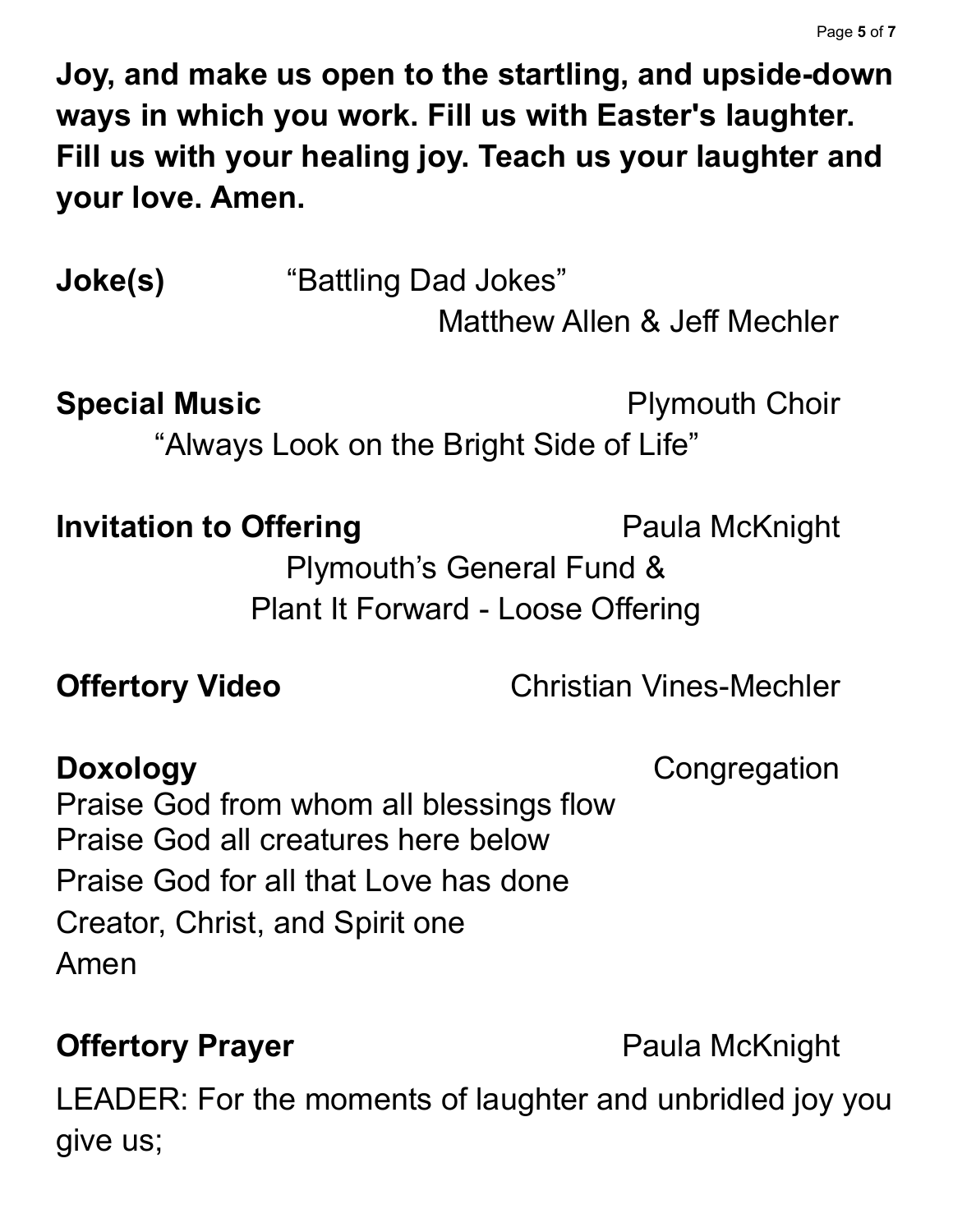# **ALL: For those who love us because of our quirks, not just in spite of them,**

LEADER: For our church which overflows with kindness.

# **ALL: We give you thanks, O God.**

LEADER: Giver of laughter and hope,

**ALL: We dedicate this offering to your work with a joyful heart.**

**Hymn** Congregation

"Give To Us Laughter" *to the tune "Be Now My Vision"*

Give to us laughter, O Source of our life. Laughter can banish so much of our strife! Laughter and love give us wholeness and health. Laughter and love are the coin of true wealth. (1)

Give to us laughter, a sign of deep joy. Let us in laughing find Christian employ. Joining with stars and with bright northern lights, Laughing and praising and sharing delights. (2)

Even in sorrow and hours of grief, Laughter with tears brings us healing relief! God, give us laughter, And God, give us peace, Joy of your promise among us increase.

# **Benediction** Jeff Mechler